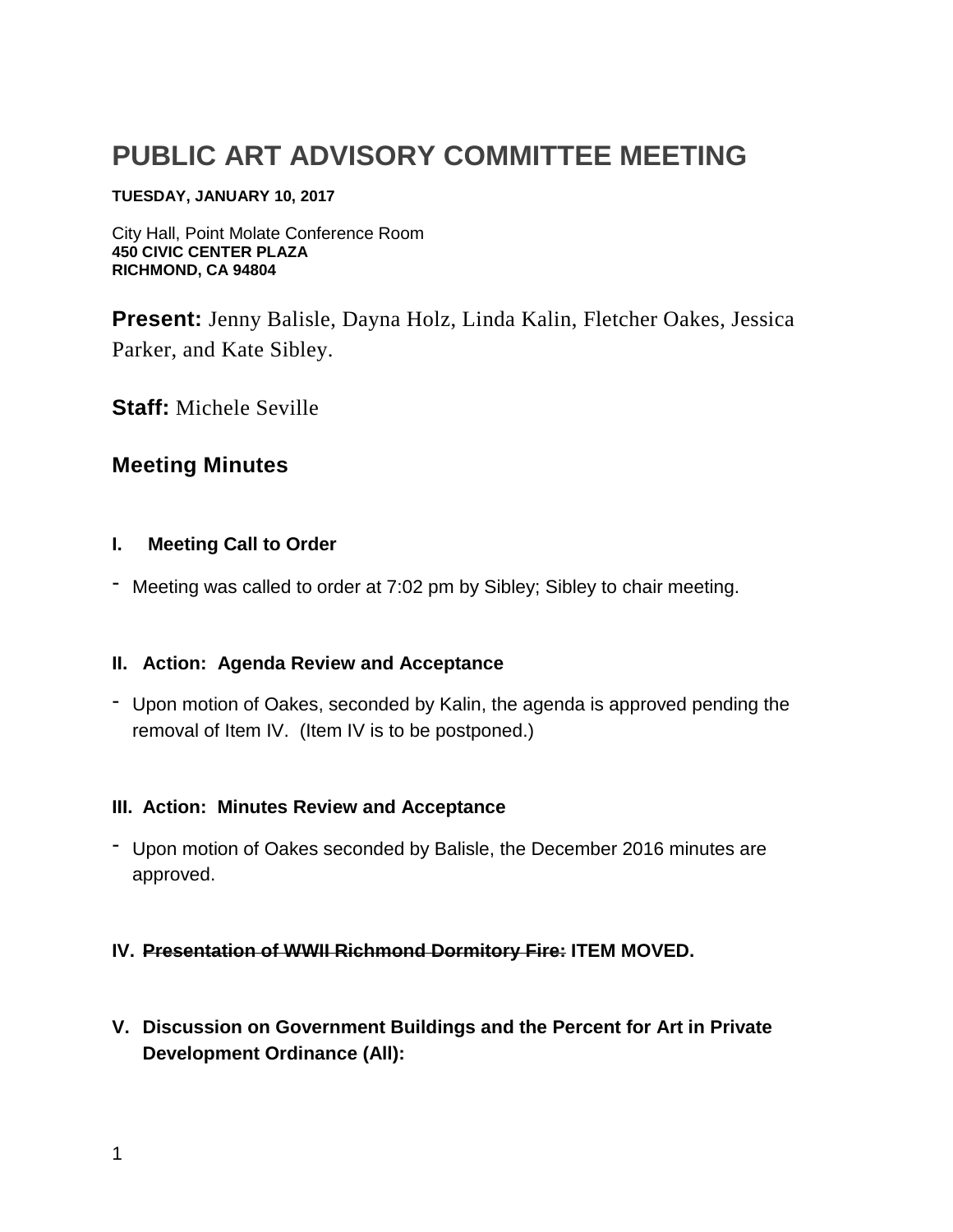- Seville shared feedback from the recent power point presentation; one question was raised about why government buildings aren't included in the Percent for Art in Private Development Ordinance. Holz mentioned that the PAAC has no jurisdiction over government buildings; brought up the example of CAL Trans, BART art installations and the issue of jurisdiction. Oakes suggested that we might examine whether all new federal buildings might include a percentage of their building costs integrated into public art works. Sibley responded that city, state and federal buildings are not included in the Percent for Public Art proposal because they have their own system for allocating funds for public art. Sibley suggested that we might consult the Richmond city attorney to help ascertain whether additional language needs to be included in the ordinance. Overall, Seville reports that the response has been both positive and supportive to date.

## **VI. Discussion on Civic Engagement Project/Funding (All):**

- PAAC cannot apply for traditional grants or foundation support directly to sustain the Neighborhood Public Art grant program. Instead, we might have to work indirectly and in partnership with other organizations to apply for funds.
- Creative Placemaking document is referenced; Seville is calling for community engagement to continue this program. California Arts Council has a place making grant due in March 2017.
- Seville shared inspiration gathered from youth voices; collectively they are not tired; they are fired up for change and eager to make things different. Instead of struggling to connect with partners who are no longer committed to the arts, let us help forge new paths and encourage new supporters to help this cause.
- Sibley and Kalin requested a clear articulation of our goals; maybe RACC could come up with a cohesive plan. OUR CITY website was mentioned; PAAC should visit and then see if there are any entities that we should be working with. Seville reminds the PAAC that we need community feedback about what citizens want from their spaces and what kind of art they would like to see if their neighborhoods; there are a number of funding models for the creative public space. Balisle responded that she will bring this topic to the RACC retreat to help stimulate some action items.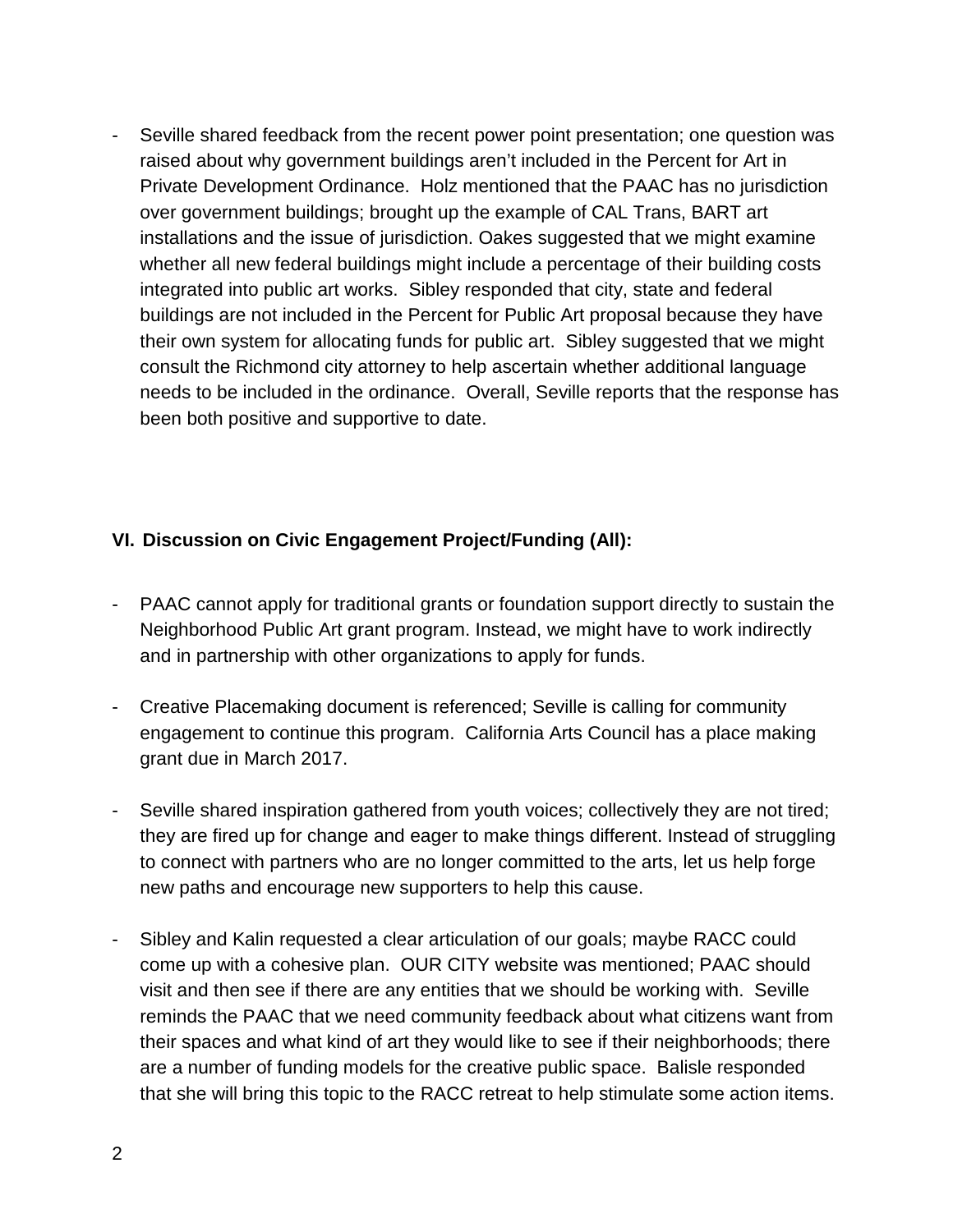- CA Arts Council grants are a possibility; Holz recalled a group called Richmond Friends of the Arts (a 501c (3) which disbanded a few years ago. What would creative place-making look like in Richmond? PAAC might facilitate community meetings about the arts in Richmond, as this is in line with our public arts advocacy roles. The PAAC is favorable toward pursing this direction and, as a group, we are cautiously enthusiastic.

# **VII. Discussion on Impact of City Budget on Public Art (All):**

- Seville wants PAAC to understand the big picture for arts funding in Richmond. A discussion is held describing briefly some of the financial issues Richmond is facing and some of the proposed spending cuts that are being recommended.
- A representative from PAAC and/or RACC needs to connect with the City Manager Bill Lindsay about the process for managing public art projects by the city; this could be handled by sending a letter that outlines the specific example of the mosaic trash can art works that did not go through either committee.
- Holz mentioned that part of our work involves screening artists, selecting artists, documenting "ownership" and reviewing protocol for inevitable maintenance. A formal art review panel exists to make visible and public the selection criteria and methodology for awarding grants or projects. This in turn helps protect everyone in the city from liability or potential issues of nepotism, etc. Kalin brought up the idea of maintaining a database with all public art works and artists. The Greenway is another space that has a mix of artists presenting work.

## **VIII. Staff Report (Seville):**

- Seville called a special meeting on January 26th at 7pm to make a formal recommendation from PAAC to RACC regarding the Family Justice Center Art Finalists.
- Additionally, the percent for public art presentation to the Richmond City Council is calendared for January 24th, 6:30pm.